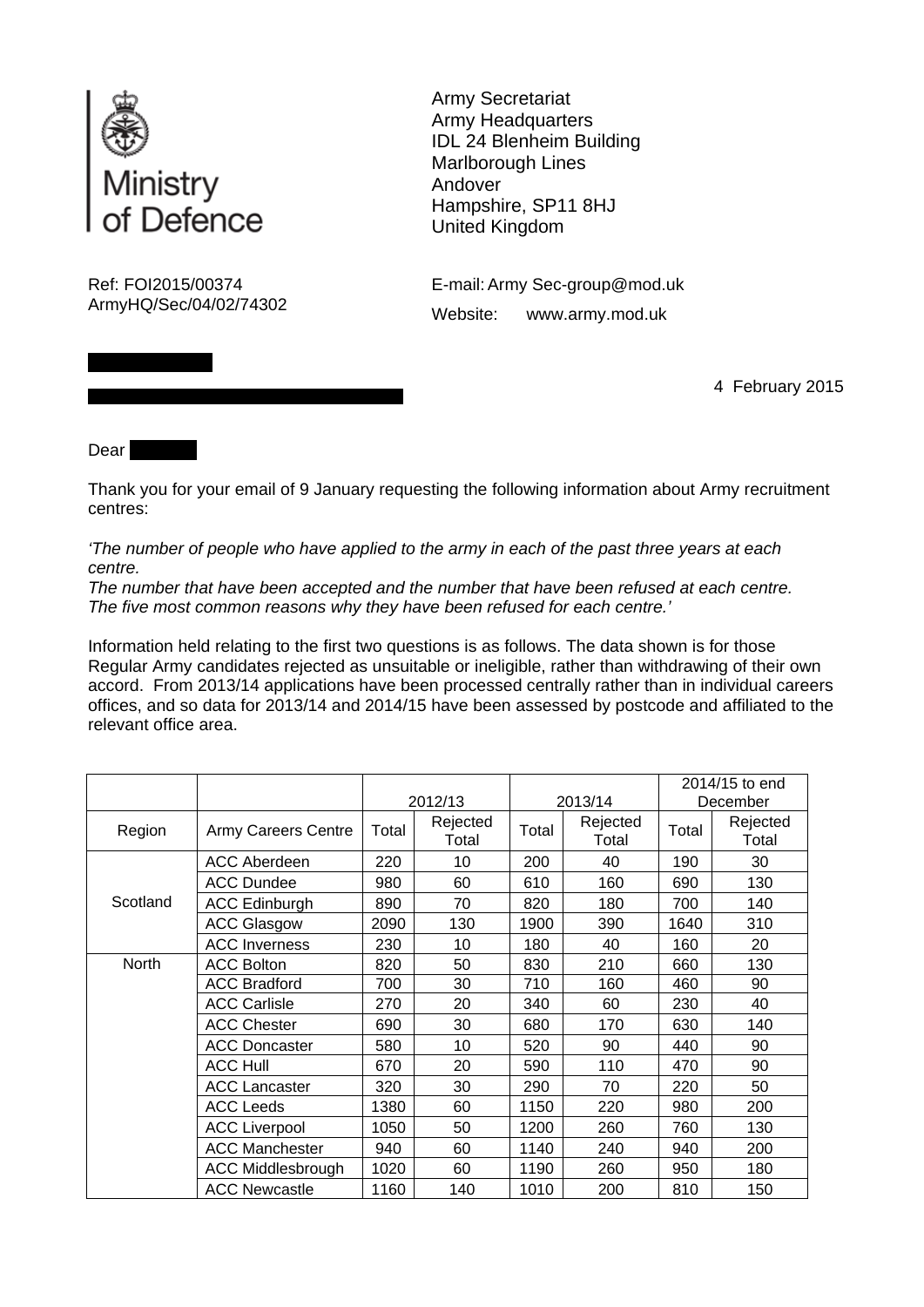|                  | <b>ACC Preston</b>        | 1200 | 100                   | 1240 | 260 | 1090 | 200                       |
|------------------|---------------------------|------|-----------------------|------|-----|------|---------------------------|
|                  | <b>ACC Sheffield</b>      | 700  | 30                    | 630  | 120 | 570  | 110                       |
|                  | <b>ACC Stockport</b>      | 420  | 20                    | 510  | 100 | 330  | 50                        |
|                  | <b>ACC Sunderland</b>     | 640  | 40                    | 600  | 130 | 590  | 140                       |
|                  | <b>ACC York</b>           | 410  | 20                    | 420  | 70  | 310  | 60                        |
|                  | <b>ACC Bangor</b>         | 260  | 10                    | 270  | 40  | 210  | 40                        |
|                  | <b>ACC Birmingham</b>     | 880  | 60                    | 950  | 180 | 750  | 170                       |
|                  | <b>ACC Cardiff</b>        | 870  | 30                    | 750  | 130 | 690  | 140                       |
|                  | <b>ACC Coventry</b>       | 710  | 40                    | 640  | 140 | 490  | 100                       |
|                  | <b>ACC Hereford</b>       | 220  | $\tilde{\phantom{a}}$ | 200  | 40  | 170  | 30                        |
| Wales &          | <b>ACC Newport</b>        | 370  | 20                    | 490  | 90  | 420  | 70                        |
| West             | <b>ACC Shrewsbury</b>     | 370  | 30                    | 380  | 60  | 330  | 60                        |
|                  | <b>ACC Stoke-on-Trent</b> | 870  | 50                    | 680  | 140 | 600  | 90                        |
|                  | <b>ACC Swansea</b>        | 740  | 40                    | 590  | 110 | 520  | 100                       |
|                  | <b>ACC Wolverhampton</b>  | 810  | 60                    | 880  | 170 | 740  | 140                       |
|                  | <b>ACC Worcester</b>      | 220  | 40                    | 370  | 80  | 340  | 50                        |
|                  | <b>ACC Wrexham</b>        | 510  | 30                    | 450  | 90  | 380  | 70                        |
|                  | <b>ACC Cambridge</b>      | 400  | 20                    | 300  | 60  | 260  | 60                        |
|                  | <b>ACC Chelmsford</b>     | 940  | 60                    | 960  | 200 | 860  | 160                       |
|                  | <b>ACC Derby</b>          | 490  | 20                    | 520  | 90  | 370  | 70                        |
|                  | <b>ACC Grimsby</b>        | 380  | 10                    | 460  | 90  | 350  | 60                        |
|                  | <b>ACC Ipswich</b>        | 300  | 20                    | 420  | 60  | 280  | 40                        |
|                  | <b>ACC Leicester</b>      | 660  | 50                    | 530  | 120 | 470  | 110                       |
|                  | <b>ACC Lincoln</b>        | 480  | 10                    | 580  | 120 | 400  | 70                        |
| London &<br>East | <b>ACC London</b>         | 1830 | 220                   | 1150 | 280 | 1100 | 280                       |
|                  | <b>ACC Luton</b>          | 520  | 40                    | 560  | 110 | 410  | 80                        |
|                  | <b>ACC Mansfield</b>      | 550  | 20                    | 510  | 110 | 450  | 90                        |
|                  | <b>ACC Northampton</b>    | 550  | 30                    | 560  | 120 | 440  | 100                       |
|                  | <b>ACC Norwich</b>        | 530  | 30                    | 590  | 110 | 510  | 100                       |
|                  | <b>ACC Nottingham</b>     | 790  | 20                    | 600  | 120 | 450  | 80                        |
|                  | <b>ACC Peterborough</b>   | 410  | 30                    | 410  | 100 | 370  | 70                        |
|                  | <b>ACC Victoria</b>       | 1820 | 300                   | 1180 | 300 | 1120 | 290                       |
|                  | <b>ACC Aldershot</b>      | 710  | 50                    | 500  | 130 | 440  | 100                       |
|                  | <b>ACC Bournemouth</b>    | 480  | 30                    | 510  | 100 | 450  | 80                        |
|                  | <b>ACC Brighton</b>       | 610  | 40                    | 620  | 120 | 460  | 70                        |
|                  | <b>ACC Bristol</b>        | 610  | 30                    | 590  | 120 | 490  | 100                       |
|                  | <b>ACC Canterbury</b>     | 670  | 40                    | 540  | 100 | 410  | 80                        |
| South            | <b>ACC Chatham</b>        | 610  | 40                    | 640  | 120 | 530  | 80                        |
|                  | <b>ACC Crawley</b>        | 180  | 10                    | 230  | 50  | 190  | 20                        |
|                  | <b>ACC Exeter</b>         | 540  | 30                    | 580  | 120 | 410  | 80                        |
|                  | <b>ACC Gloucester</b>     | 400  | 30                    | 340  | 60  | 290  | 50                        |
|                  | <b>ACC Milton Keynes</b>  | 310  | 30                    | 370  | 90  | 320  | 70                        |
|                  | <b>ACC Oxford</b>         | 290  | 30                    | 290  | 60  | 250  | 60                        |
|                  | <b>ACC Plymouth</b>       | 430  | 20                    | 470  | 80  | 330  | 70                        |
|                  | <b>ACC Portsmouth</b>     | 810  | 60                    | 600  | 120 | 550  | 110                       |
|                  | <b>ACC Reading</b>        | 500  | 60                    | 430  | 100 | 330  | 60                        |
|                  | <b>ACC Redruth</b>        | 270  | 20                    | 250  | 50  | 220  | 40                        |
|                  | <b>ACC Salisbury</b>      | 290  | 30                    | 340  | 80  | 300  | 60                        |
|                  | <b>ACC Slough</b>         | 20   | $\tilde{}$            | 140  | 10  | 80   | $\widetilde{\phantom{m}}$ |
|                  | <b>ACC Southampton</b>    | 380  | 30                    | 400  | 70  | 360  | 70                        |
|                  | <b>ACC Swindon</b>        | 320  | 90                    | 380  | 90  | 340  | 70                        |
|                  | <b>ACC Taunton</b>        | 280  | 120                   | 420  | 90  | 300  | 50                        |
| N <sub>l</sub>   | <b>ACC Belfast</b>        | 390  | 40                    | 500  | 100 | 360  | 70                        |
|                  | <b>ACC Coleraine</b>      | 230  | 20                    | 200  | 40  | 260  | 50                        |